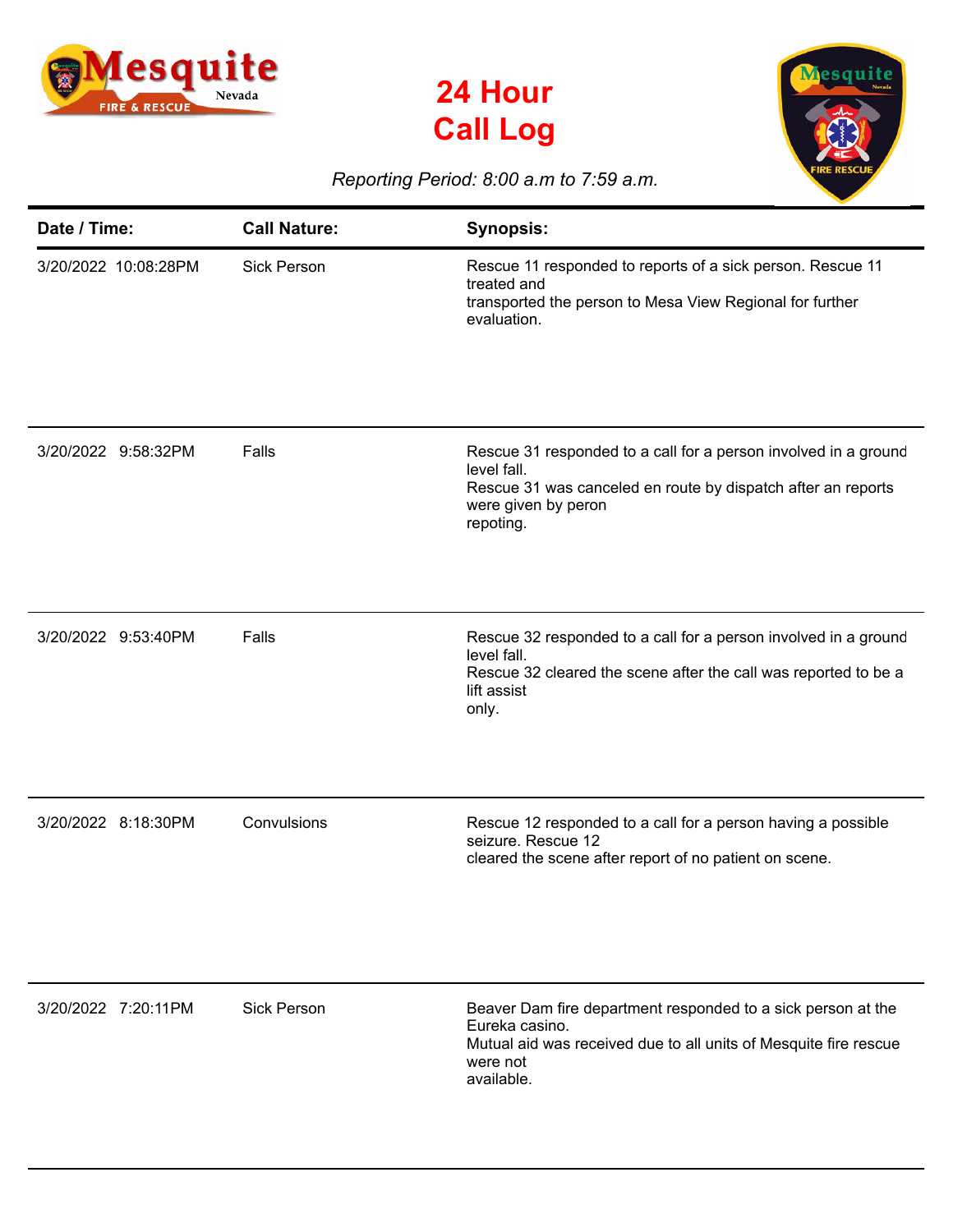| Date / Time:         | <b>Call Nature:</b> | <b>Synopsis:</b>                                                                                                                                                                                                                                                                                                                                                     |
|----------------------|---------------------|----------------------------------------------------------------------------------------------------------------------------------------------------------------------------------------------------------------------------------------------------------------------------------------------------------------------------------------------------------------------|
| 3/20/2022 6:53:48PM  | MVA with Injury     | Engine 31, Rescue 31, Rescue 11 and Chief 2 responded to a<br>call for a eight<br>vehicle MVC on the I15 SB at MM117. Rescue 11 transported<br>four people to Mesa<br>View hospital for further evaluation. Rescue 11 also had 9<br>people refuse<br>transport for further evaluation. Mercy Air transported on person<br>to the<br>hospital for further evaluation. |
| 3/20/2022 5:00:36PM  | Falls               | Rescue 32 responded to a person that had fallen. One person<br>was treated and<br>assisted with no transport.                                                                                                                                                                                                                                                        |
| 3/20/2022 1:27:28PM  | <b>Breathing</b>    | Rescue 31 and Rescue 32 responded to a call for a person<br>having breathing<br>problem. One person was transported to Mesa View for further<br>evaluation.                                                                                                                                                                                                          |
| 3/20/2022 12:42:54PM | Unconscious         | Rescue 31 and Rescue 32 responded to a call for a<br>unconscious person. One person<br>was transported to Mesa View hospital for further evaluation.                                                                                                                                                                                                                 |
| 3/20/2022 7:34:59AM  | <b>Breathing</b>    | Rescue 11 and Engine 31 responded to the report of a person<br>having difficulty<br>breathing. One patient was treated and transported to Mesa<br>View Hospital.                                                                                                                                                                                                     |
| 3/20/2022 7:25:54AM  | Falls               | Rescue 31 responded to a fall due to a pendant activation. No<br>patient could be<br>found. Rescue 31 returned to service.                                                                                                                                                                                                                                           |